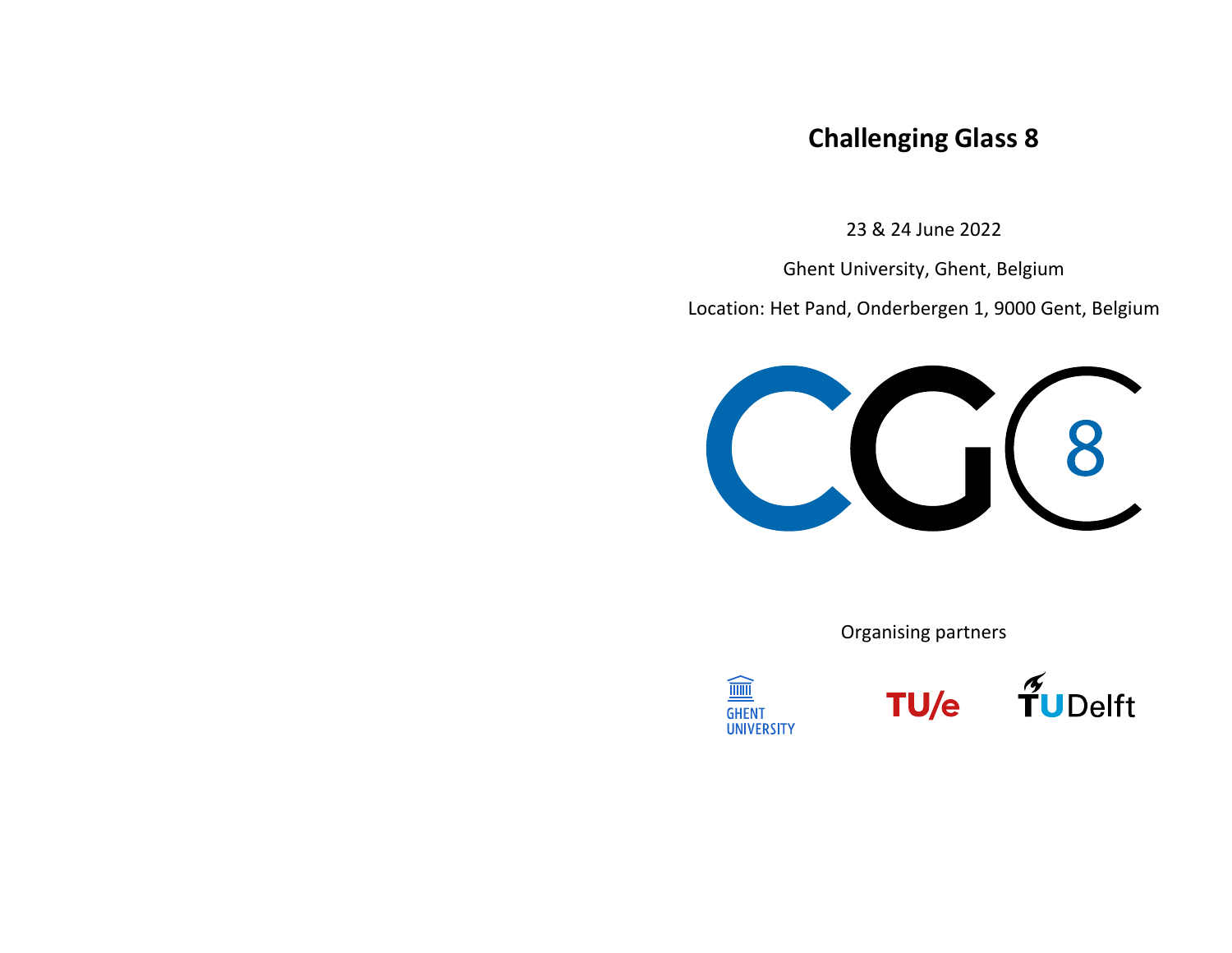#### **Conference Proceedings & Special Issue**

All Challenging Glass papers have been peer reviewed by our scientific committee and are published Open Accessin Volume 8 of the online Challenging Glass Conference Proceedings. A selection of papers has been subjected to <sup>a</sup> separate double‐blind peer‐review process and is published in the special Challenging Glass issue of the Glass Structures & Engineering journal (Springer).



### **Supporting Partners**





**SOAP**Stichting **OpenAccess** Platforms



**Springer** Glass Structures & Engineering Journal

Springer

### **Welcome!**

We gradually emerge from two difficult years of the covid‐19 pandemic raging through the world in waves of constantly changing intensities. The associated uncertainties really put the 'challenging' into Challenging Glass this time. Still, some of our peers are not able to join us in Ghent, and they will be sorely missed. Nevertheless, we are happy to be able to return this year to the 'real thing': <sup>a</sup> live event which allows the international glass community to finally meet again in person. An excellent opportunity, especially within the UN‐declared International Year of Glass 2022. We look forward to reconnect with international colleagues and old friends, but we also want to extend <sup>a</sup> particularly warm welcome to new and young peers who perhaps have not yet had many opportunities to build their professional network.

Dedicated as we are to the high standards of the Challenging Glass Conferences, we are once again proud to present <sup>a</sup> very promising programme. No less than five keynote speakers will share their original insights on glass with us: Stéphany Le Rhun on glass and circularity; Julian Jones on glass and bio‐based materials; Markus Feldmann on the oncoming Eurocode on the Design of Glass Structures; and finally Robert Capel and Iris Rombouts on their latest glass projects. In addition, over 70 papers will be presented by experts from around the world, showcasing the latest findings in academia, practice and industry. Moreover, <sup>a</sup> special session on adhesive bonding in glass construction is organised by the European COST Action CertBond CA18120 ‐ Reliable roadmap for certification of bonded primary structures.

All papers have been peer reviewed by our scientific committee and are published Open Access in Volume 8 of the online Challenging Glass Conference Proceedings. A selection of papers has been subjected to <sup>a</sup> separate double‐blind peer‐review process and is published in the special Challenging Glass issue of the Glass Structures & Engineering journal (Springer).

Many thanks go to our sponsors, Scientific Committee members, authors and attendees to make it happen.

Let's enjoy together!

Jan Belis, Freek Bos & Christian Louter *Conference Organisers* June 2022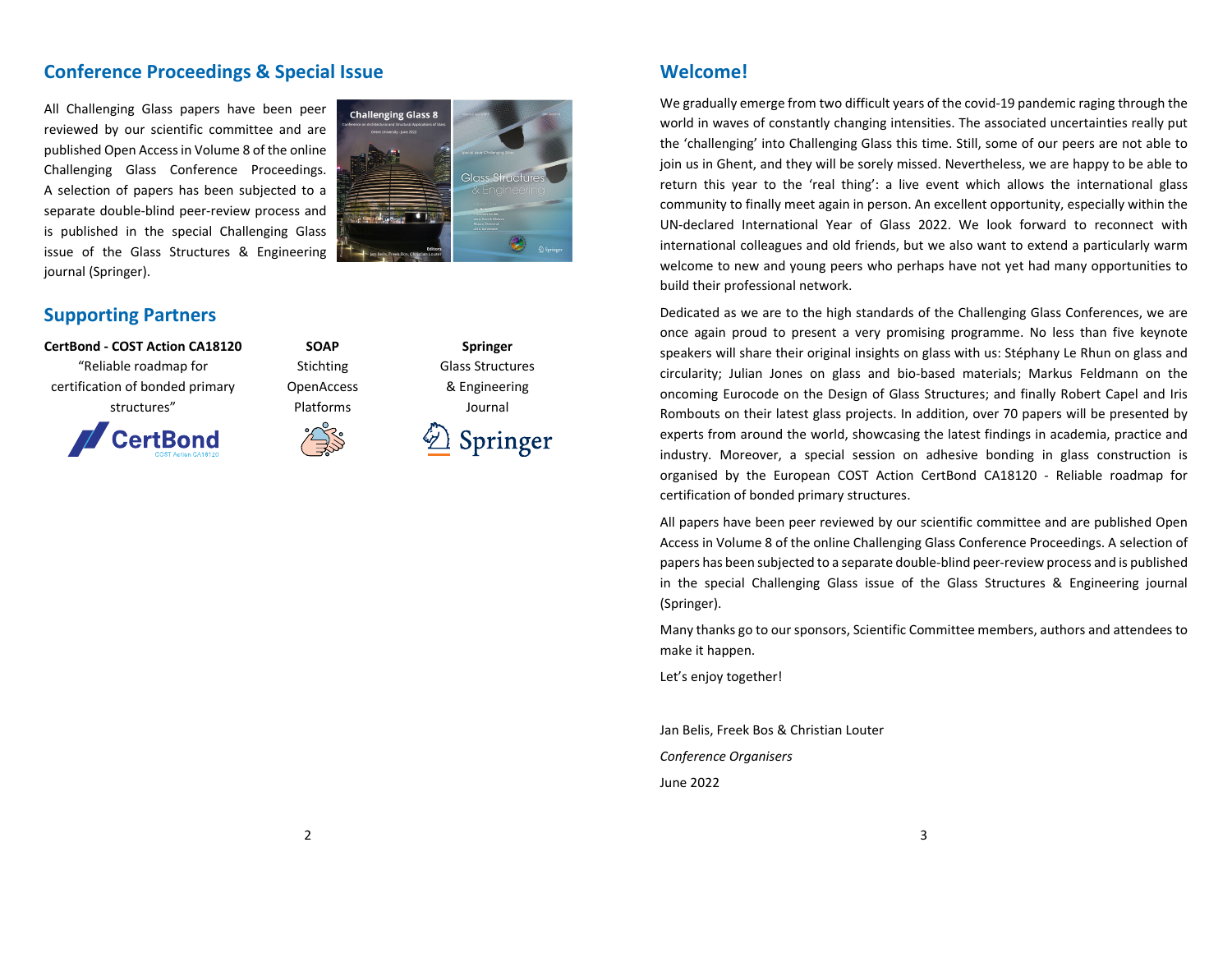### **Conference Organisers**

| Prof. Jan Belis        | <b>Ghent University</b>            | ВF |
|------------------------|------------------------------------|----|
| Dr Freek Bos           | Eindhoven University of Technology | NL |
| Prof. Christian Louter | Delft University of Technology     | NL |

### **Scientific Committee**

| Scientific Committee Chairs:  |                                             |           |
|-------------------------------|---------------------------------------------|-----------|
| Prof. Jan Belis               | <b>Ghent University</b>                     | BE        |
| Dr Freek Bos                  | Eindhoven University of Technology          | NL        |
| Prof. Christian Louter        | Delft University of Technology              | NL        |
| Scientific Committee Members: |                                             |           |
| Prof. Suwen Chen              | Tongji University                           | CN        |
| Prof. Paulo Cruz              | University of Minho                         | PT        |
| Dr Martina Eliasova           | Czech Technical University in Prague        | <b>CZ</b> |
| Dr Stephen Morse              | Michigan Technological University           | US        |
| Prof. Jürgen Neugebauer       | University of Applied Sciences, FH Joanneum | AT        |
| Dr Jens Henrik Nielsen        | Technical University of Denmark             | DK        |
| Prof. Mauro Overend           | Delft University of Technology              | ΝL        |
| Prof. Jens Schneider          | Technische Universität Darmstadt            | DE        |
| Dr Frederic Veer              | Delft University of Technology              | ΝL        |

### **Local Organiser Support**

| Bart De Waele           | <b>Ghent University</b> | BE |
|-------------------------|-------------------------|----|
| <b>Christel Malfait</b> | <b>Ghent University</b> | BE |
| Shahryar Nategh         | <b>Ghent University</b> | BE |
| Mirko Pejatovic         | <b>Ghent University</b> | BE |
| Marijke Reunes          | <b>Ghent University</b> | BE |
| Sahand Sartipi          | <b>Ghent University</b> | BE |
| Evelien Symoens         | <b>Ghent University</b> | BE |
| Yilin Wang              | <b>Ghent University</b> | BE |
| Danie Wium              | <b>Ghent University</b> | ВE |

### **Keynote Speakers**



**Stéphany Le Rhun** Eckersley O'Callaghan Paris, France







**Prof. Markus Feldmann** RWTH Aachen Aachen, Germany







**Iris Rombouts** OctatubeDelft, The Netherlands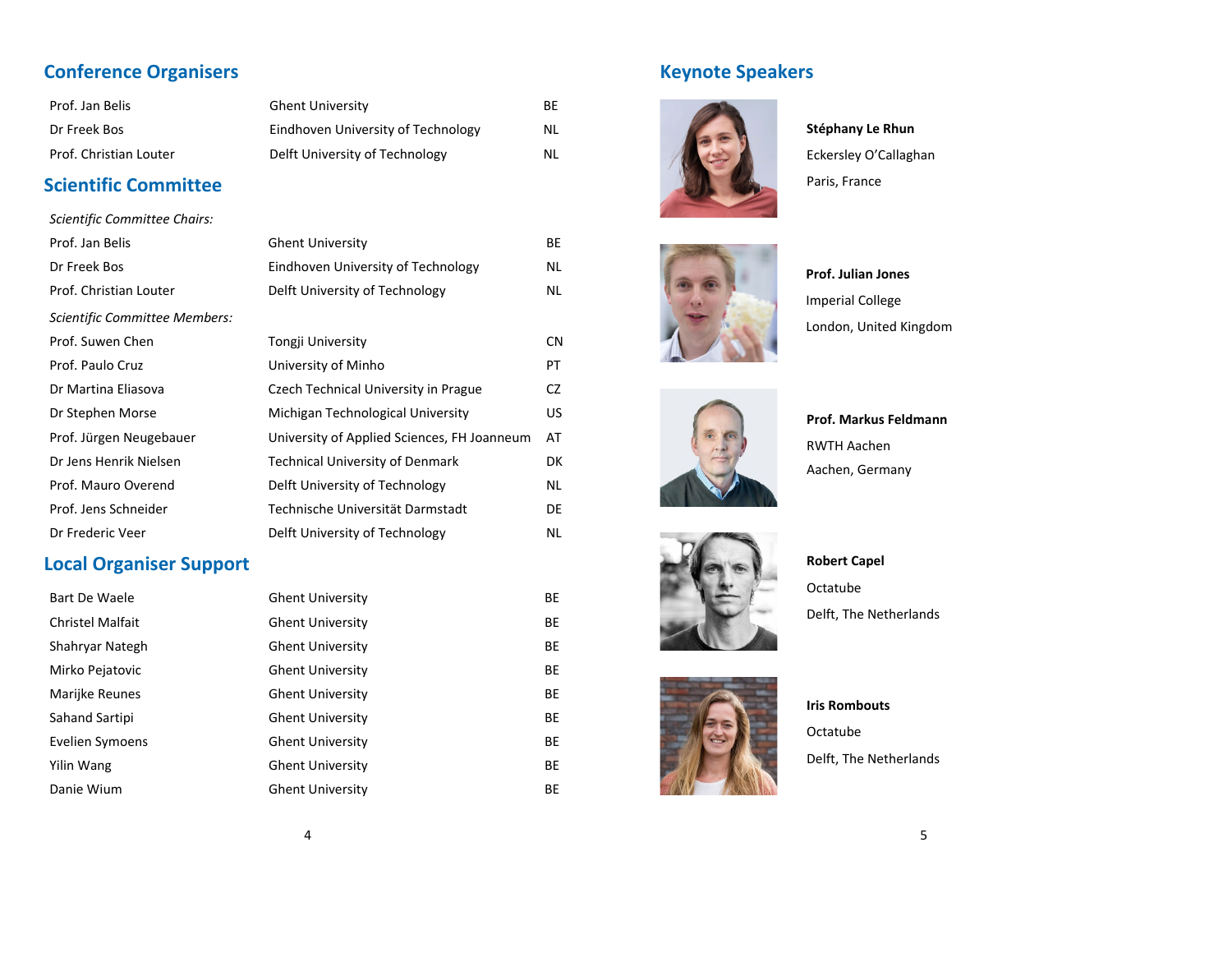## **Program Overview Thursday – June 23r<sup>d</sup>**

| $08:00 - 09:00$          | <b>Registration &amp; Coffee</b>                                   |                                                                          |                                                             |  |
|--------------------------|--------------------------------------------------------------------|--------------------------------------------------------------------------|-------------------------------------------------------------|--|
| <b>Plenary session</b>   | Chairs: Prof. Jan Belis, Dr Freek Bos, Prof. Christian Louter      |                                                                          |                                                             |  |
| $09:00 - 09:15$          | Opening words by Jan Belis, Freek Bos, Christian Louter            |                                                                          |                                                             |  |
| $09:15 - 10:00$          | Keynote presentation: Stéphany Le Rhun, Eckersley O'Callaghan      |                                                                          |                                                             |  |
| $10:00 - 10:45$          | Keynote presentation: Prof. Julian Jones, Imperial College London  |                                                                          |                                                             |  |
| $10:45 - 11:00$          | Group photo                                                        |                                                                          |                                                             |  |
| $11:00 - 11:40$          | Coffee break                                                       |                                                                          |                                                             |  |
| <b>Parallel sessions</b> | Refter                                                             | <b>Priorzaal</b>                                                         | <b>Zaal Rector Vermeylen</b>                                |  |
| $11:40 - 13:00$          | <b>PROJECTS</b><br>& CASE-STUDIES                                  | NUMERICAL<br><b>MODELLING &amp;</b><br>EXPERIMENTAL<br><b>VALIDATION</b> | <b>CERTBOND</b><br><b>COST ACTION</b><br>CA18120            |  |
|                          | Lunch                                                              |                                                                          |                                                             |  |
| $13:00 - 14:20$          |                                                                    |                                                                          |                                                             |  |
| <b>Parallel sessions</b> | Refter                                                             | <b>Priorzaal</b>                                                         | <b>Zaal Rector Vermeylen</b>                                |  |
| $14:20 - 15:40$          | <b>HYBRID &amp;</b><br><b>COMPOSITE GLASS</b><br><b>COMPONENTS</b> | <b>STRENGTH</b><br>& STABILITY                                           | <b>CERTBOND</b><br><b>COST ACTION</b><br>CA18120            |  |
| $15:40 - 16:20$          | Coffee break                                                       |                                                                          |                                                             |  |
| <b>Parallel sessions</b> | Refter                                                             | <b>Priorzaal</b>                                                         | <b>Zaal Rector Vermeylen</b>                                |  |
| $16:20 - 17:20$          | <b>ARCHITECTURAL</b><br><b>DESIGN &amp;</b><br><b>GEOMETRIES</b>   | <b>DESIGN</b><br>PHILOSOPHY &<br><b>STRUCTURAL</b><br>SAFETY             | <b>LAMINATED GLASS</b><br>& INTERLAYER<br><b>PROPERTIES</b> |  |

## **Program Overview Friday – June 24th**

| $08:30 - 09:00$          | <b>Registration &amp; Coffee</b>                                                                                   |                                                                     |                                                             |
|--------------------------|--------------------------------------------------------------------------------------------------------------------|---------------------------------------------------------------------|-------------------------------------------------------------|
| <b>Parallel sessions</b> | Refter                                                                                                             | <b>Priorzaal</b>                                                    | <b>Zaal Rector Vermeylen</b>                                |
| $09:00 - 10:20$          | THERMAL,<br><b>ACOUSTIC &amp;</b><br><b>LIGHTING ASPECTS</b>                                                       | <b>THIN</b><br><b>GLASS</b>                                         | <b>PROJECTS</b><br>& CASE-STUDIES                           |
| $10:20 - 11:00$          | Coffee break                                                                                                       |                                                                     |                                                             |
| <b>Parallel sessions</b> | Refter                                                                                                             | <b>Priorzaal</b>                                                    | <b>Zaal Rector Vermeylen</b>                                |
| $11:00 - 12:20$          | <b>GLASS</b><br><b>IN FACADES</b>                                                                                  | NUMERICAL<br>MODELLING &<br>EXPERIMENTAL<br><b>VALIDATION</b>       | <b>LAMINATED GLASS</b><br>& INTERLAYER<br><b>PROPERTIES</b> |
| $12:20 - 13:40$          | Lunch                                                                                                              |                                                                     |                                                             |
| <b>Parallel sessions</b> | Refter                                                                                                             | <b>Priorzaal</b>                                                    | <b>Zaal Rector Vermeylen</b>                                |
| $13:40 - 14:40$          | <b>INSULATING</b><br><b>GLASS UNITS</b>                                                                            | <b>DESIGN</b><br>PHILOSOPHY &<br><b>STRUCTURAL</b><br><b>SAFETY</b> | JOINTS, FIXINGS<br>& ADHESIVES                              |
| $14:40 - 15:00$          | Coffee break                                                                                                       |                                                                     |                                                             |
| <b>Plenary session</b>   | Chairs: Prof. Jan Belis, Dr Freek Bos, Prof. Christian Louter                                                      |                                                                     |                                                             |
| $15:00 - 15:45$          | Keynote presentation<br>Prof. Markus Feldmann, RWTH Aachen                                                         |                                                                     |                                                             |
| $15:45 - 16:30$          | Keynote presentation<br>Robert Capel & Iris Rombouts, Octatube                                                     |                                                                     |                                                             |
| $16:30 - 16:45$          | Closing words by Jan Belis, Freek Bos, Christian Louter                                                            |                                                                     |                                                             |
| $16:45 - 17:30$          | <b>Drinks</b>                                                                                                      |                                                                     |                                                             |
| 21:00                    | Social gathering in city centre (at own expenses)<br>Location: Waterhuis aan de Bierkant, Schuddevisstraatje, Gent |                                                                     |                                                             |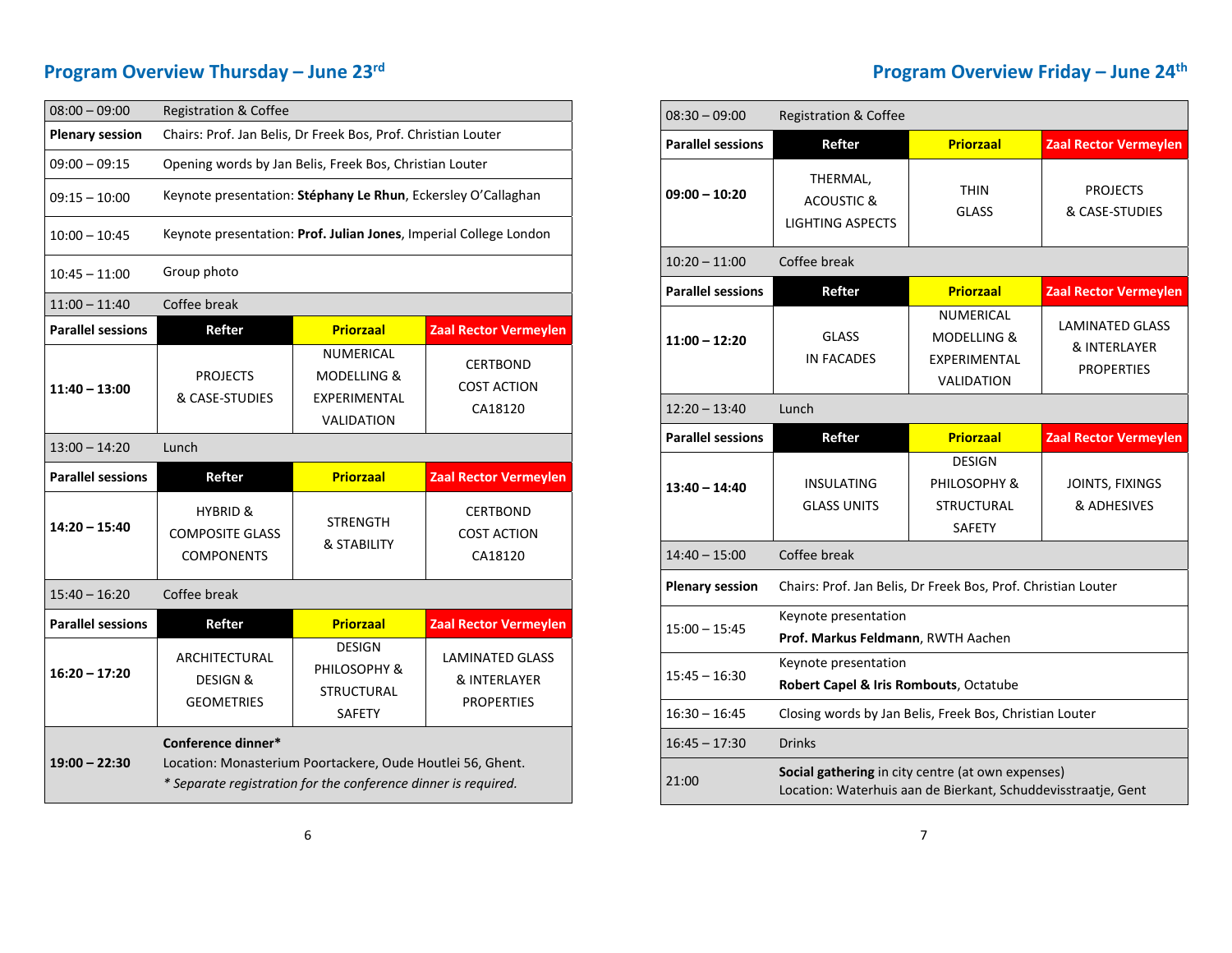### **Plenary Session | Challenging Glass Conference**

| DAY <sub>1</sub> | <b>Refter - Ground Floor</b>                                                                             |  |
|------------------|----------------------------------------------------------------------------------------------------------|--|
|                  | <b>KEYNOTE PRESENTATIONS</b>                                                                             |  |
|                  | Chairs: Belis, Bos & Louter                                                                              |  |
| $09:00 - 09:15$  | Welcoming words<br>Jan Belis, Freek Bos, Christian Louter<br>UGent, TU Eindhoven, TU Delft               |  |
| $09:15 - 10:00$  | <b>Engineering Transparency for a</b><br>Sustainable Future<br>Stéphany Le Rhun<br>Eckersley O'Callaghan |  |
| $10:00 - 10:45$  | <b>Glass for Regenerative Medicine</b><br>Prof. Julian Jones<br>Imperial College London                  |  |
| $10:45 - 11:00$  | <b>Group Photo</b>                                                                                       |  |
| $11:00 - 11:40$  | <b>Coffee Break</b>                                                                                      |  |

### **Keynote Speakers Thursday June 23r<sup>d</sup> | 09:00 – 11:00**



#### **Stéphany Le Rhun**

Eckersley O'Callaghan

Paris, France

Stéphany joined the London office of Eckersley O'Callaghan in 2014 to work in the Facade Group, before moving to the Paris office in 2017. At Eckersley O'Callaghan, she has been involved in the design of facades for prestigious projects, while contributing to the development of sustainability tools and studies. She has deepened strategies regarding low carbon solutions, circular economy, bio‐based materials and resilience. Stéphany Le Rhun has been appointed Global Sustainability Lead end of 2021. She works closely with structures, facades and glass experts across Eckersley O'Callaghan's 10 offices around the globe to consolidate and build upon the company's pioneering work in sustainable design, and develop R&D projects with fabricators, contractors and other consultants.



### **Prof. Julian Jones**

Imperial College

London, United Kingdom

Julian Jones is Professor of Biomaterials at Imperial College in London. Prior to this he held a Royal Academy of Engineering/ EPSRC Research Fellowship (awarded 2004), having completed his PhD at Imperial College in 2002 in the department of Materials. He joined the latter having obtained an MEng in Metallurgy and the Science of Materialsfrom Oxford in 1999. His research interests are in biomaterials for regenerative medicine, particularly Bioglass related materials. His team's work on inorganic/ organic hybrids has produced tough and flexible bioactive scaffolds suitable for tissue engineering applications.

8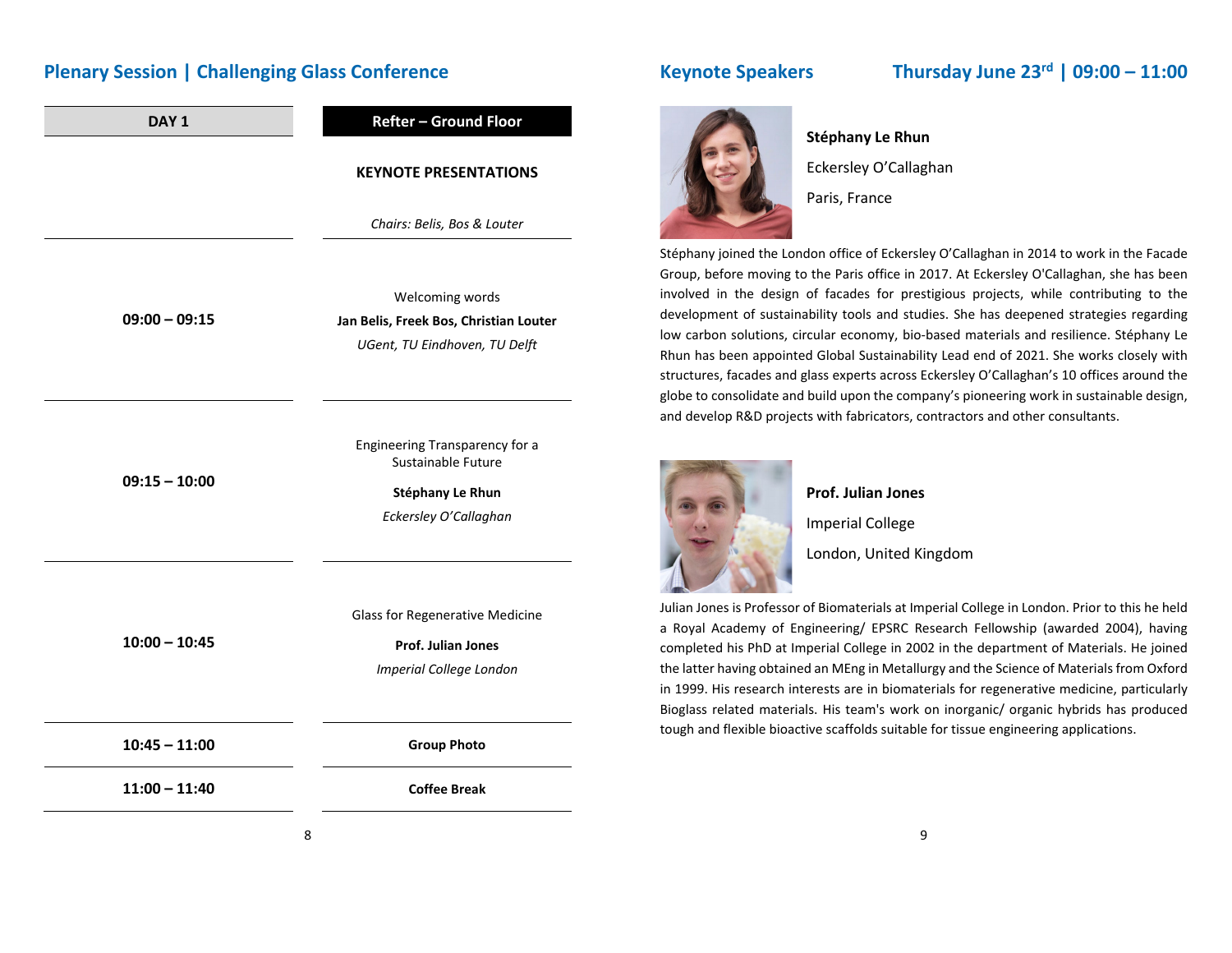# **Thursday June 23r<sup>d</sup> | 11:40 – 13:00**

| DAY <sub>1</sub> | <b>Refter - Ground Floor</b>                                                       | <b>Priorzaal - 1st Floor</b>                                                                                                                                    | Zaal Rector Vermeylen - 2 <sup>nd</sup> Floor                                                                                                                                                              |
|------------------|------------------------------------------------------------------------------------|-----------------------------------------------------------------------------------------------------------------------------------------------------------------|------------------------------------------------------------------------------------------------------------------------------------------------------------------------------------------------------------|
|                  | <b>PROJECTS</b><br><b>&amp; CASE-STUDIES</b>                                       | <b>NUMERICAL MODELLING</b><br><b>&amp; EXPERIMENTAL VALIDATION</b>                                                                                              | <b>CERTBOND</b><br><b>COST ACTION CA18120</b>                                                                                                                                                              |
|                  | Chair: Francesc Arbós                                                              | Chair: Gregor Schwind                                                                                                                                           | Chair: Dr Ioannis Katsivalis                                                                                                                                                                               |
| $11:40 - 12:00$  | Apple Marina Bay Sands: Utmost<br>Transparency<br>Graham Coult, Alexandros Cannas, | <b>Experimental and Numerical</b><br>Investigations on the Finite Strain<br>Viscoelasticity of Standard PVB<br>Alexander Pauli, Marcus Illguth,                 | CertBond - COST Action CA18120 -<br>Reliable roadmap for certification of<br>bonded primary structures                                                                                                     |
|                  | Sam Gregson, Lorenzo Santelli                                                      | Frank Wellershoff, Geralt Siebert,<br>Michael A. Kraus                                                                                                          | Chiara Bedon, Sofia Teixeira de Freitas<br>Presented by Ioannis Katsivalis                                                                                                                                 |
| $12:00 - 12:20$  | The Story Behind Sky Pool<br>Graham Coult,<br>Sam Gregson                          | Numerical Study on Failure of Laminated<br>Glass Subjected to Low-Velocity Impact<br>Petr Hála, Alena Zemanová,<br>Jan Zeman, Michal Šejnoha                    | Adhesive Solutions for Cast Glass<br>Assemblies: Ground Rules Emerging from<br>Built Case Studies on Adhesive Selection<br>and Experimental Validation<br>Faidra Oikonomopoulou,<br>Telesilla Bristogianni |
| $12:20 - 12:40$  | The New Slumped Glass Facade<br>at Tiffany's Flagship Store                        | Joint Research Project (in progress):<br>Draft Standard for Determining the<br>Thermal Stress of Glass and Glass-Glass<br>PV Modules (BIPV) in the Construction | Comparison of Behaviour of Laminated<br><b>Banister Panels with Embedded</b><br>Connections                                                                                                                |
|                  | Chenyu Pu, Jason Wang,<br>David Bott, Daniel Vos                                   | Industry<br>Frank Ensslen, Gregor Schwind, et al.                                                                                                               | Michaela Zdražilová, Zdeněk Sokol,<br>Martina Eliášová                                                                                                                                                     |
| $12:40 - 13:00$  | Planning Phases of Glass Projects<br>Peter Lenk<br>Presented by Toby Clark         | <b>Numerical Calculations of Thermally</b><br>Induced Stresses in Insulating Glass Units<br>Gregor Schwind, Franz Paschke,<br>Jens Schneider                    | Examination of the Load-Bearing<br>Behavior of a Bonded Edge Seal for Fluid-<br><b>Filled Insulating Glass Units</b><br>Alina Joachim, Felix Nicklisch,<br>Alexander Freund, Bernhard Weller               |
| $13:00 - 14:20$  | Lunch                                                                              | Lunch                                                                                                                                                           | Lunch                                                                                                                                                                                                      |
|                  | 10                                                                                 |                                                                                                                                                                 | 11                                                                                                                                                                                                         |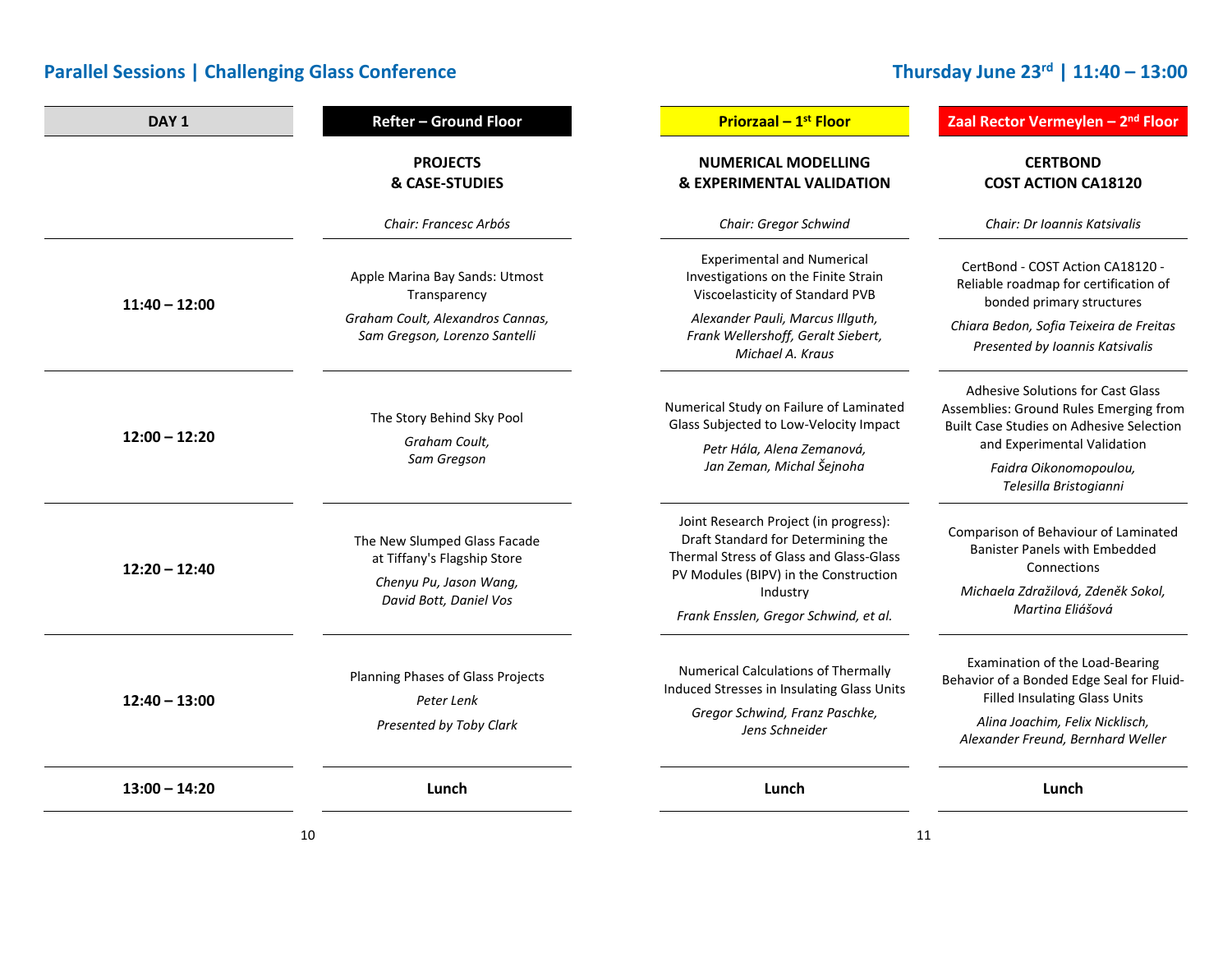# **Thursday June 23r<sup>d</sup> | 14:20 – 15:40**

| DAY <sub>1</sub> | <b>Refter - Ground Floor</b>                                                                                                                                                                                | <b>Priorzaal - 1st Floor</b>                                                                                                                                                                                   | Zaal Rector Vermeylen - 2 <sup>nd</sup> Floor                                                                                                                                                          |
|------------------|-------------------------------------------------------------------------------------------------------------------------------------------------------------------------------------------------------------|----------------------------------------------------------------------------------------------------------------------------------------------------------------------------------------------------------------|--------------------------------------------------------------------------------------------------------------------------------------------------------------------------------------------------------|
|                  | <b>HYBRID &amp; COMPOSITE</b><br><b>GLASS COMPONENTS</b>                                                                                                                                                    | <b>STRENGTH</b><br><b>&amp; STABILITY</b>                                                                                                                                                                      | <b>CERTBOND</b><br><b>COST ACTION CA18120</b>                                                                                                                                                          |
|                  | Chair: Dr Vlad-Alexandru Silvestru                                                                                                                                                                          | Chair: Dr Fred Veer                                                                                                                                                                                            | Chair: Dr Felix Nicklisch                                                                                                                                                                              |
| $14:20 - 14:40$  | Robotic Large-Scale Additive<br>Manufacturing of Thermoplastics for<br>Thin-Glass Composite Elements<br>Daniel Pfarr, Silke Tasche,<br>Christian Louter                                                     | Effects of Composition on the Durability<br>and Weathering of Flat Glass<br>Clarissa Justino de Lima,<br>Brandon Aldinger, Peter de Haan,<br>Telesilla Bristogianni, Fred Veer                                 | Influence of Elevated Temperature on<br>the Mechanical Properties of<br><b>Transparent Adhesive Glass-Glass Joints</b><br>Markéta Zikmundová, Martina Eliášová                                         |
| $14:40 - 15:00$  | Application of an<br>Iron-Based Shape Memory Alloy for<br><b>Post-Tensioning Glass Elements</b><br>Vlad-Alexandru Silvestru, Zhikang Deng,<br>Julien Michels, Lingzhen Li,<br>Elyas Ghafoori, Andreas Taras | Experimental Investigation into the<br>Effect of Elevated Temperatures on the<br>Fracture Strength of Soda-Lime-Silica<br>Glass<br>Evelien Symoens,<br>Ruben Van Coile, Jan Belis                              | Integrated Connections for Glass-Plastic-<br>Composite Panels: An Experimental<br>Study under Tensile Loading at +23, +40<br>and +60 °C and Different Glass Build-ups<br>Julian Hänig, Bernhard Weller |
| $15:00 - 15:20$  | Curtain of Glass - Textured by Stone<br>Michael Engelmann, Klaus Reuschle,<br>Salvatore Muscatello, Thomas Sperandio                                                                                        | Impact of Cutting Process Parameters on<br>the Mechanical Quality of Processed<br>Glass Edges<br>Paulina Bukieda, Bernhard Weller                                                                              | Prediction of Moisture Diffusion and<br>Failure in Glass/Steel Adhesive Joints<br>Ioannis Katsivalis, Stefanie Feih                                                                                    |
| $15:20 - 15:40$  | Design, Engineering and Experimental<br><b>Testing of Tubular Glass Columns</b><br>Rozemarijn Veenstra, Chris Noteboom,<br>Faidra Oikonomopoulou, Mauro Overend                                             | Edge Strength of Annealed Float Glass:<br>Influence and Optimization of Cutting<br><b>Process Parameters</b><br>Matthias Seel, Steffen Müller-Braun,<br>Peter Hof, Jens Schneider,<br><b>Matthias Oechsner</b> | Pre- and Post-Failure Experimental<br><b>Bending Analysis of Glass Elements</b><br>Coated by Aged Anti-Shatter Safety Films<br>Silvana Mattei, Luca Cozzarini,<br>Chiara Bedon                         |
| $15:40 - 16:20$  | <b>Coffee break</b>                                                                                                                                                                                         | <b>Coffee break</b>                                                                                                                                                                                            | <b>Coffee break</b>                                                                                                                                                                                    |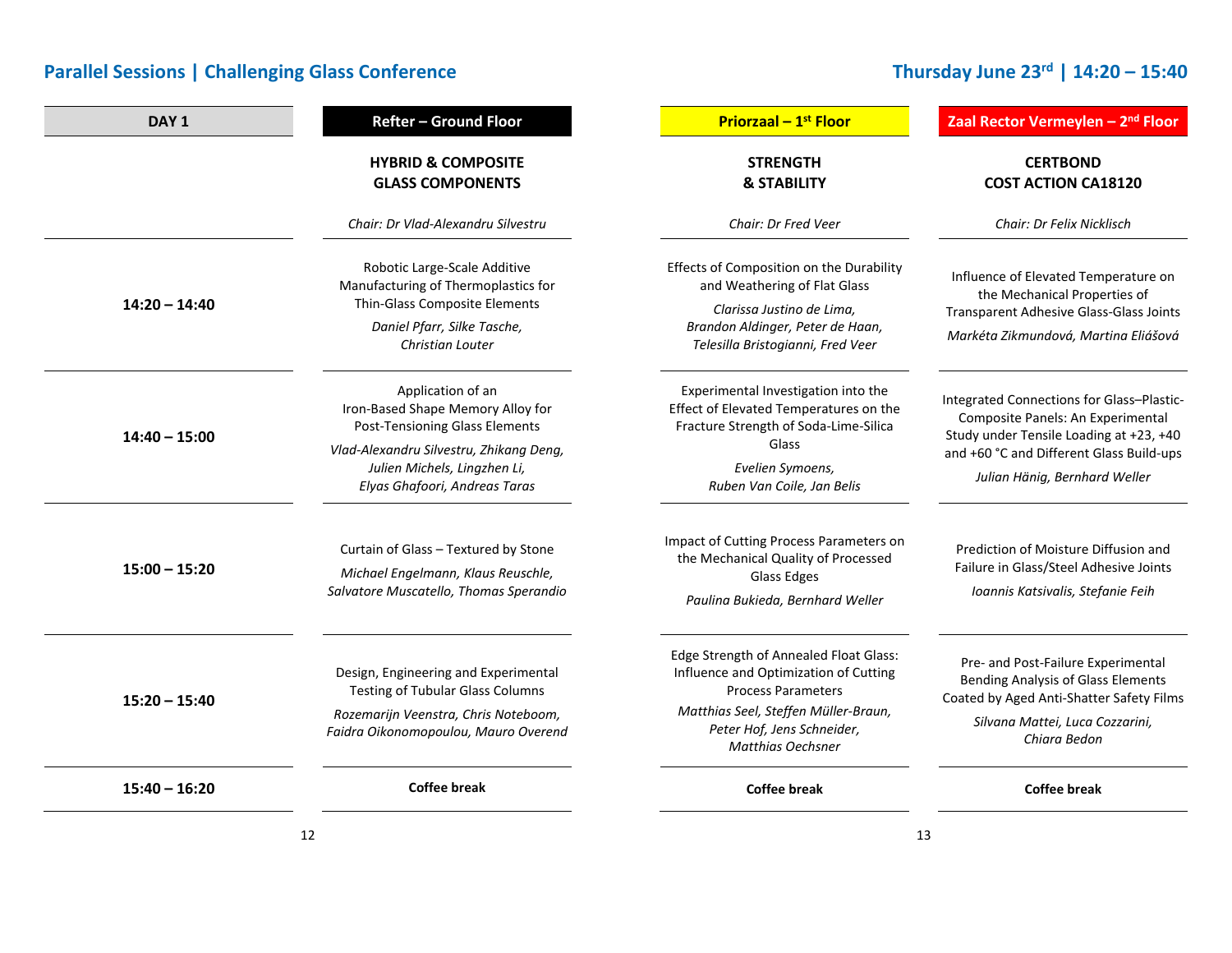# **Thursday June 23r<sup>d</sup> | 16:20 – 17:20**

| DAY <sub>1</sub> | <b>Refter - Ground Floor</b>                                                                                                                                                                                                              | <b>Priorzaal - 1st Floor</b>                                                                                                                                               | Zaal Rector Vermeylen - 2 <sup>nd</sup> Floor                                                                                                                                                            |
|------------------|-------------------------------------------------------------------------------------------------------------------------------------------------------------------------------------------------------------------------------------------|----------------------------------------------------------------------------------------------------------------------------------------------------------------------------|----------------------------------------------------------------------------------------------------------------------------------------------------------------------------------------------------------|
|                  | <b>ARCHITECTURAL DESIGN</b><br><b>&amp; GEOMETRIES</b>                                                                                                                                                                                    | <b>DESIGN PHILOSOPHY</b><br><b>&amp; STRUCTURAL SAFETY</b>                                                                                                                 | <b>LAMINATED GLASS &amp;</b><br><b>INTERLAYER PROPERTIES</b>                                                                                                                                             |
|                  | Chair: Dr Freek Bos                                                                                                                                                                                                                       | Chair: Dr Jagoda Cupać                                                                                                                                                     | Chair: Dr Wim Stevels                                                                                                                                                                                    |
| $16:20 - 16:40$  | <b>Topologically Optimized Cast Glass: A</b><br>New Design Approach for Loadbearing<br>Monolithic Glass Components of<br><b>Reduced Annealing Time</b><br>Wilfried Damen, Faidra Oikonomopoulou<br>Telesilla Bristogianni, Michela Turrin | Glass Up-Casting: A Novel Recycling<br>Approach for Tranforming "as-is" Glass<br><b>Waste Back to Glass Products</b><br>Telesilla Bristogianni,<br>Faidra Oikonomopoulou   | The Conjugate Beam Effective Thickness<br>Method<br>Laura Galuppi, Adam J. Nizich,<br>Andrea M. La Greca                                                                                                 |
| $16:40 - 17:00$  | The Chronology of Historical Glass<br>Constructions<br>Franziska Rehde, Maria Heinrich,<br>Alexandra Schmölder, Katharina Lohr,<br>Christian Louter                                                                                       | MICA (Monitoring Internal Comfort<br>Application): A new BIM tool processing<br>IEQ data input for building management<br>and energetic optimizations<br>Luca Guidi et al. | Development and Behavior of a Thin<br>Fitting Connection for Lamination with<br><b>Structural PVB</b><br>Thiemo Fildhuth, Pascal Joos, Thomas<br>Wüest, Matthias Haller, Wim Stevels                     |
| $17:00 - 17:20$  | Glass Façade and Structure Movements<br><b>Raul Corrales</b>                                                                                                                                                                              | Exploratory Study on the Load-Bearing<br><b>Behaviour of Laminated Glass Beams</b><br>Exposed to Fire<br>Maximilian Möckel, Katharina Lohr,<br>Christian Louter            | Design Base for a Frameless Glass<br><b>Structure Using Structural PVB</b><br>Interlayers and Stainless-Steel Fittings<br>Wim Stevels, Thiemo Fildhuth, Thomas<br>Wüest, Matthias Haller, Roman Schieber |
|                  | End of parallel sessions Day 1                                                                                                                                                                                                            | End of parallel sessions Day 1                                                                                                                                             | End of parallel sessions Day 1                                                                                                                                                                           |
| $19:00 - 22:30$  | Conference dinner registration required                                                                                                                                                                                                   | Conference dinner registration required                                                                                                                                    | Conference dinner registration required                                                                                                                                                                  |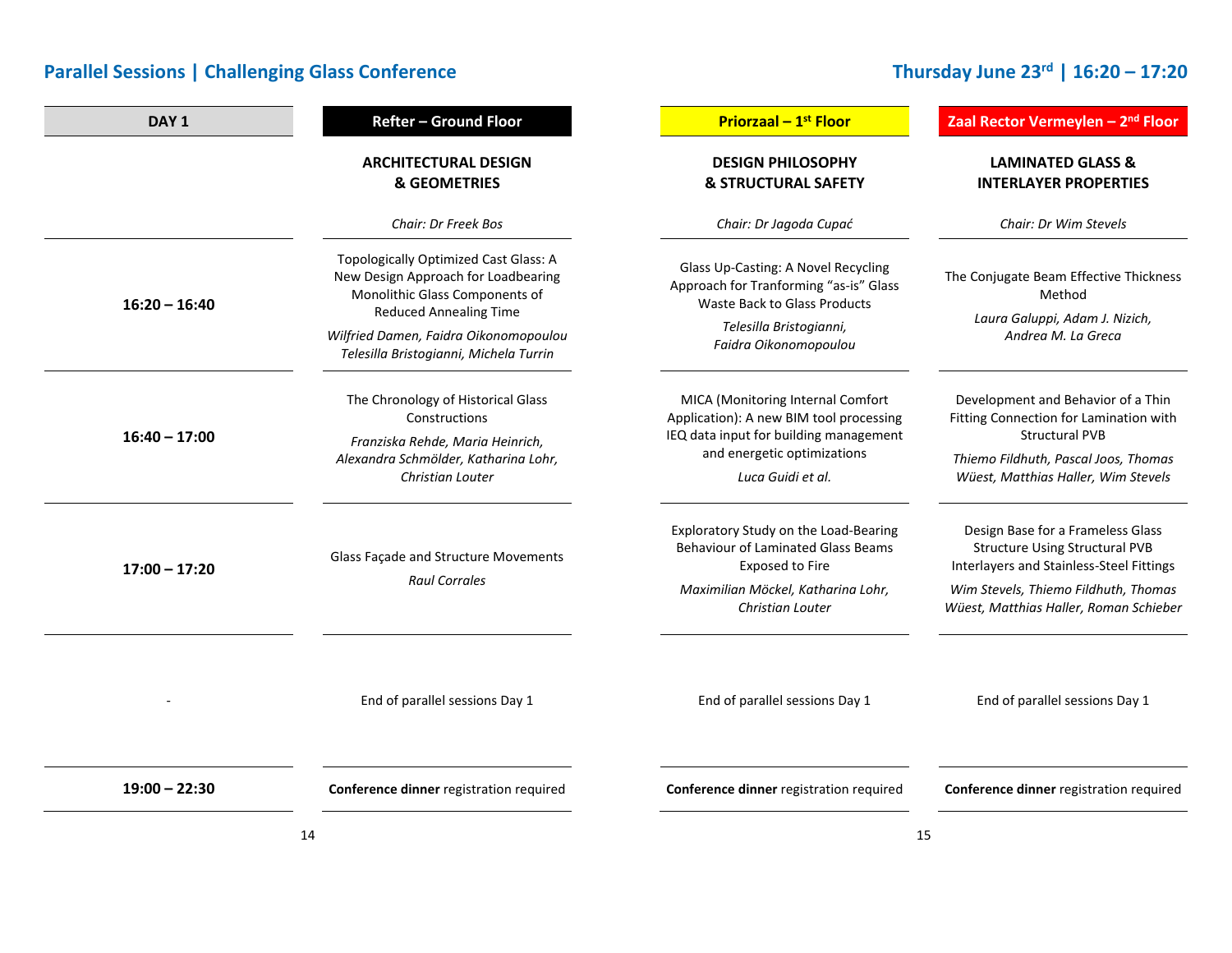# **Friday June 24th | 09:00 – 10:20**

| DAY <sub>2</sub> | Refter - Ground Floor                                                                                                           | <b>Priorzaal - 1st Floor</b>                                                                                                                                                                    | Zaal Rector Vermeylen - 2 <sup>nd</sup> Floor                                                                                             |
|------------------|---------------------------------------------------------------------------------------------------------------------------------|-------------------------------------------------------------------------------------------------------------------------------------------------------------------------------------------------|-------------------------------------------------------------------------------------------------------------------------------------------|
|                  | THERMAL, ACOUSTIC<br><b>&amp; LIGHTING ASPECTS</b>                                                                              | <b>THIN</b><br><b>GLASS</b>                                                                                                                                                                     | <b>PROJECTS &amp;</b><br><b>CASE-STUDIES</b>                                                                                              |
|                  | <b>Chair: Francis Serruys</b>                                                                                                   | Chair: Prof. Jürgen Neugebauer                                                                                                                                                                  | Chair: Dr Kenny Martens                                                                                                                   |
| $09:00 - 09:20$  | Insights into Emissivity Changes During<br>Tempering Processes and Potential for<br>Utilization<br>Jorma Vitkala, Marcus Klein, | Thin Glass in Architecture - Possible<br>Applications and Challenges<br>Özhan Topcu, Vladimir Marinov                                                                                           | Extreme Cold-Bending: Geometric<br><b>Considerations and Shape Prediction</b><br>with Machine Learning<br>Keyan Rahimzadeh, Evan Levelle, |
|                  | Daniel Schmidt, Senthil Vinodh                                                                                                  |                                                                                                                                                                                                 | John Douglas                                                                                                                              |
| $09:20 - 09:40$  | Coatings Sensitivity to the Quench Marks<br>Davide Maccariello, Romain Hivet                                                    | The Clamp Bender:<br>A New Testing Equipment for Thin Glass<br>Marco Zaccaria, Timon Peters, Jan Ebert,<br>Nerio Lucca, Jens Schneider,<br><b>Christian Louter</b>                              | The Jardin d'Hiver in Paris,<br>a Structural Glass Case Study<br>Jorge Hidalgo, Matthieu Thésé,<br>Matt King, Victor Racodon              |
| $09:40 - 10:00$  | Color Depth<br>Catie Newell, Ryan Craney                                                                                        | <b>Experimental Strength Characterisation</b><br>of Thin Chemically Pre-Stressed Glass<br><b>Based on Laser-Induced Flaws</b><br>Shahryar Nategh, Marco Zaccaria,<br>Jeroen Missinne, Jan Belis | Funicular Glass Bridge Prototype: Design<br>Optimization, Fabrication, and Assembly<br>Challenges<br>Yao Lu et al.                        |
| $10:00 - 10:20$  | Shaping Glass for Acoustic Performance<br>Catie Newell, Zackery Belanger,<br>Wes McGee                                          | Hail Resistance of Greenhouse Coverings<br>Jürgen Neugebauer, Georg P. Kneringer                                                                                                                | Design of a Curved Duplex Façade for a<br>67 m High Residential Tower at the<br><b>Belgian Coast</b><br>Bert Van Lancker, Kenny Martens   |
| $10:20 - 11:00$  | <b>Coffee break</b>                                                                                                             | <b>Coffee break</b>                                                                                                                                                                             | <b>Coffee break</b>                                                                                                                       |
|                  | 16                                                                                                                              |                                                                                                                                                                                                 | 17                                                                                                                                        |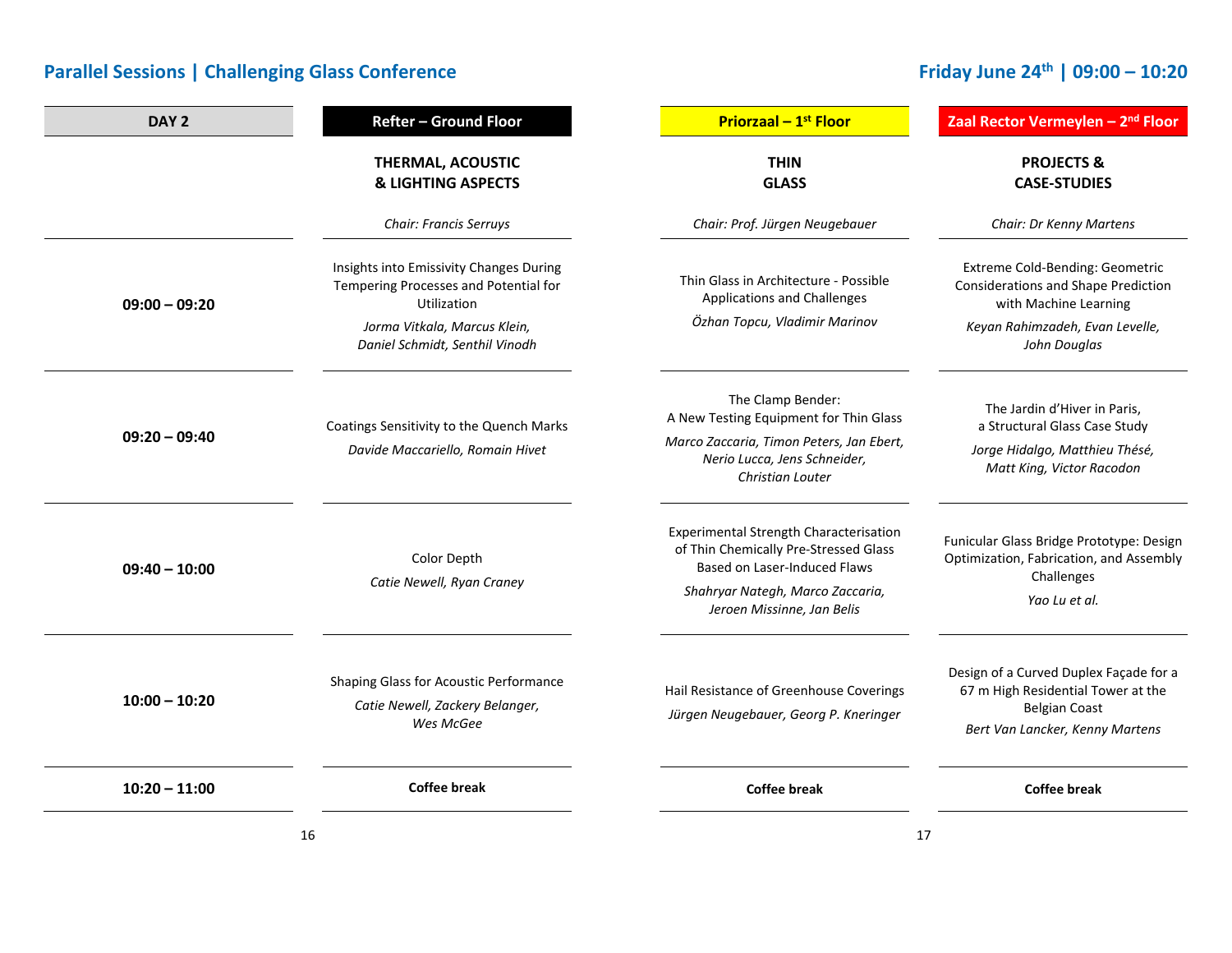# **Friday June 24th | 11:00 – 12:20**

| DAY <sub>2</sub> | <b>Refter - Ground Floor</b>                                                                                                                                                                                                   | <b>Priorzaal - 1st Floor</b>                                                                                                                                                                  | Zaal Rector Vermeylen - 2 <sup>nd</sup> Floor                                                                                                                            |
|------------------|--------------------------------------------------------------------------------------------------------------------------------------------------------------------------------------------------------------------------------|-----------------------------------------------------------------------------------------------------------------------------------------------------------------------------------------------|--------------------------------------------------------------------------------------------------------------------------------------------------------------------------|
|                  | <b>GLASS IN</b><br><b>FACADES</b>                                                                                                                                                                                              | <b>NUMERICAL MODELLING &amp;</b><br><b>EXPERIMENTAL VALIDATION</b>                                                                                                                            | <b>LAMINATED GLASS &amp;</b><br><b>INTERLAYER PROPERTIES</b>                                                                                                             |
|                  | Chair: Dr Guido Lori                                                                                                                                                                                                           | Chair: Prof. Christian Louter                                                                                                                                                                 | Chair: Björn Sandén                                                                                                                                                      |
| $11:00 - 11:20$  | Slim Skins: Towards a New Glazed<br>Façade System<br>Barbara Foolen de Oliveira, Arjen<br>Veenstra, Maria Meizoso Aguilar, Mauro<br>Overend                                                                                    | <b>Evaluation Methods for Surface</b><br><b>Compression Stress Measurements with</b><br><b>Unknown Principle Stress Directions</b><br>Kerstin Thiele, Steffen Müller-Braun,<br>Jens Schneider | Determination of the Linear Viscoelastic<br>Material Behaviour of Interlayers with<br>Semi-Crystalline Structures<br>Miriam Schuster                                     |
| $11:20 - 11:40$  | Validation of a Simple Numerical Tool for<br>Superimposition of Climatic Load and<br>Wind Load in Closed Cavity Facades.<br>Importance of a Coupled PE-Thermal-<br><b>Mechanical Model</b><br>Guido Lori et al.                | Numerical Study on Post-Fracture<br>Behavior of a Two- Sided Reinforced<br>Laminated Glass Beam-Column<br><b>Connection Prototype</b><br>Mirko Pejatovic,<br>Robby Caspeele, Jan Belis        | Determination and Evaluation of the<br>Interlaminar Shear Modulus of Polyvinyl<br><b>Butyral with Fibre Optic Sensors</b><br>Thorsten Weimar,<br><b>Christian Hammer</b> |
| $11:40 - 12.00$  | <b>Experimental and Numerical Assessment</b><br>of Permeability Functions in Closed<br>Cavity Facades<br>Guido Lori et al.                                                                                                     | Experimental Investigation of a<br>Transparent Interface Material for Glass<br><b>Compression Members</b><br>Joseph Robert Yost et al.                                                        | <b>UV Transmission in Laminated Glass:</b><br>Effects on Plant Growth and<br>Development<br>Esther Meinen, Björn Sandén,<br>Anja Dieleman, Silke Hemming                 |
| $12:00 - 12:20$  | <b>Experimental Validation of a Numerical</b><br>model for Closed Cavity Façade Glass<br><b>Structural Calculation under Dynamic</b><br>Cavity Temperature, Dry Air Flow and<br><b>Wind Loads Effects</b><br>Guido Lori et al. | Pilot Experiments for Multi-Criteria<br>Human Comfort-Driven Structural Glass<br>Design Assessment<br>Chiara Bedon<br>Presented by Silvana Mattei                                             | Reducing Carbon Footprint of Laminated<br>Glass Through the use of Structural<br>Interlayers<br>Björn Sandén, Jorge Hidalgo                                              |
| $12:20 - 13:40$  | Lunch                                                                                                                                                                                                                          | Lunch                                                                                                                                                                                         | Lunch                                                                                                                                                                    |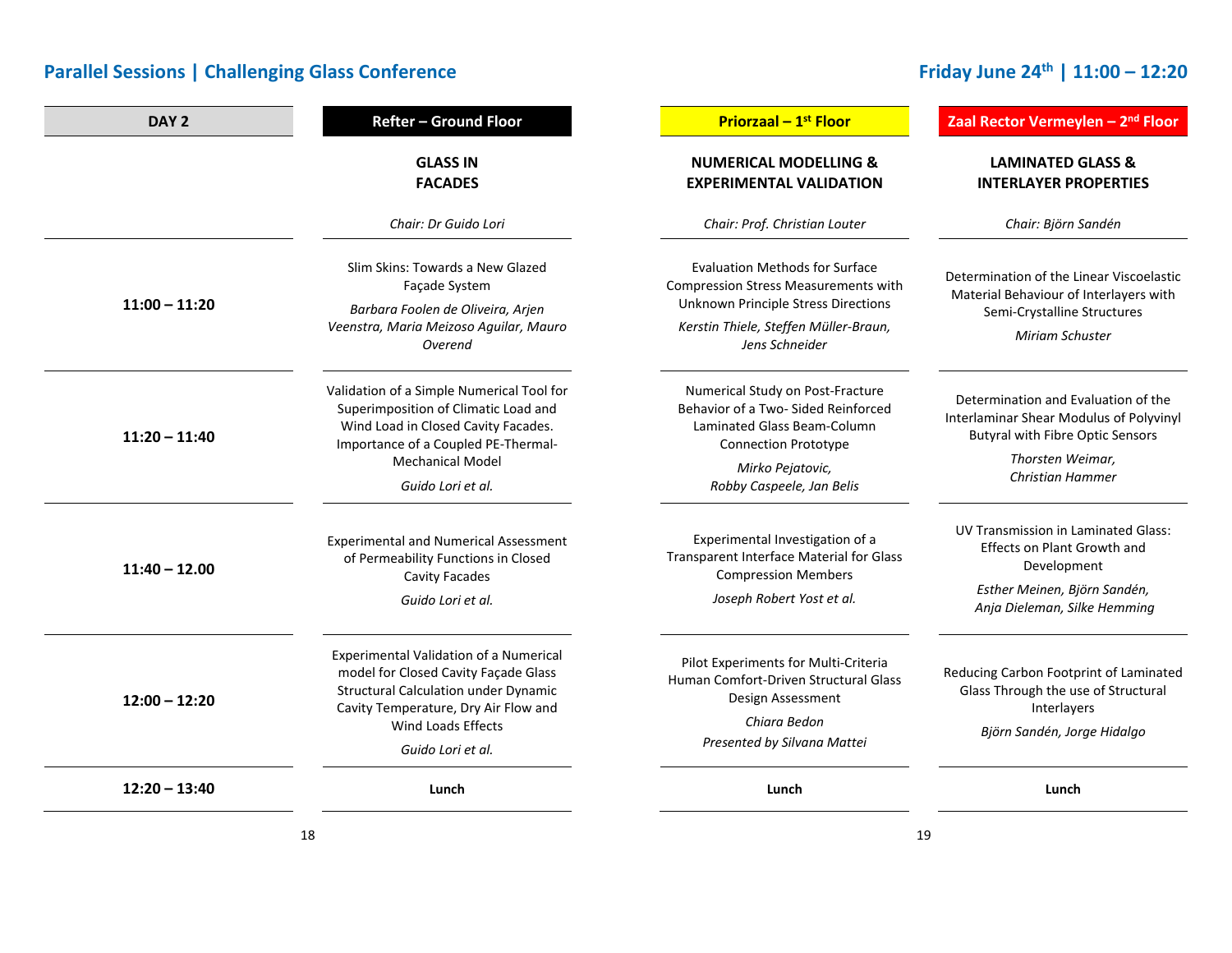## **Friday June 24th | 13:40 – 14:40**

| DAY <sub>2</sub> | Refter - Ground Floor                                                                                                                                                | <b>Priorzaal - 1st Floor</b>                                                                                                                                                                   | Zaal Rector Vermeylen - 2 <sup>nd</sup> Floor                                                                               |
|------------------|----------------------------------------------------------------------------------------------------------------------------------------------------------------------|------------------------------------------------------------------------------------------------------------------------------------------------------------------------------------------------|-----------------------------------------------------------------------------------------------------------------------------|
|                  | <b>INSULATING</b><br><b>GLASS UNITS</b>                                                                                                                              | <b>DESIGN PHILOSOPHY &amp;</b><br><b>STRUCTURAL SAFETY</b>                                                                                                                                     | <b>JOINTS, FIXINGS</b><br><b>&amp; ADHESIVES</b>                                                                            |
|                  | Chair: Prof. Mauro Overend                                                                                                                                           | Chair: Dr Michael Engelmann                                                                                                                                                                    | Chair: Dr Valérie Hayez                                                                                                     |
| $13:40 - 14:00$  | Numerical Analysis of TGU Windows<br>Under Blast - GLASS-SHARD Outlook                                                                                               | IN BETWEEN: An Interlayer Material<br><b>Study for Interlocking Cast Glass Blocks</b>                                                                                                          | Performance of Glass to Iron-based<br>Shape Memory Alloy Adhesive Shear<br>Joints with Different Geometry                   |
|                  | Chiara Bedon, Martin Larcher,<br>Alessia Bez, Claudio Amadio<br>Presented by Guido Lori                                                                              | Maria Dimas, Faidra Oikonomopoulou,<br><b>Marcel Bilow</b>                                                                                                                                     | Zhikang Deng, Vlad-Alexandru Silvestru,<br>Julien Michels, Lingzhen Li,<br>Elyas Ghafoori, Andreas Taras                    |
| $14:00 - 14:20$  | The Performance of Vacuum Insulating<br>Glazing Units Subjected to a Soft Body<br>Impact<br>Isabell Schulz, Cenk Kocer,<br>Franz Paschke, Jens Schneider             | Considerations for the Integration of<br>Glass in Superyacht Structures<br>Danie Wium, Evert Lataire, Jan Belis                                                                                | Silicone Structural Glazing Under Blast<br>Loading<br>Valérie Hayez, Jon Kimberlain, Jie Feng,<br>Sigurd Sitte, Mark Mirgon |
| $14:20 - 14:40$  | Investigations on the Cold Bending<br>Behaviour of a Double Glazing Unit with<br>a Rigid Edge-Spacer Frame<br>Tim van Driel, Chris Noteboom,<br><b>Mauro Overend</b> | How to Exploit the Glass Mass for<br>Damping a Building?<br>Michael Engelmann, Wulf Wulff,<br>Thomas Lorenz, Simon Frey,<br>Laurenz Wernicke, Yangwen Zhang,<br>Thomas Schauer, Achim Bleicher | High-Temperature Behavior<br>of Silicone Sealants<br>Valérie Hayez, Georg Scheutz                                           |
| $14:40 - 15:00$  | <b>Coffee break</b>                                                                                                                                                  | <b>Coffee break</b>                                                                                                                                                                            | <b>Coffee break</b>                                                                                                         |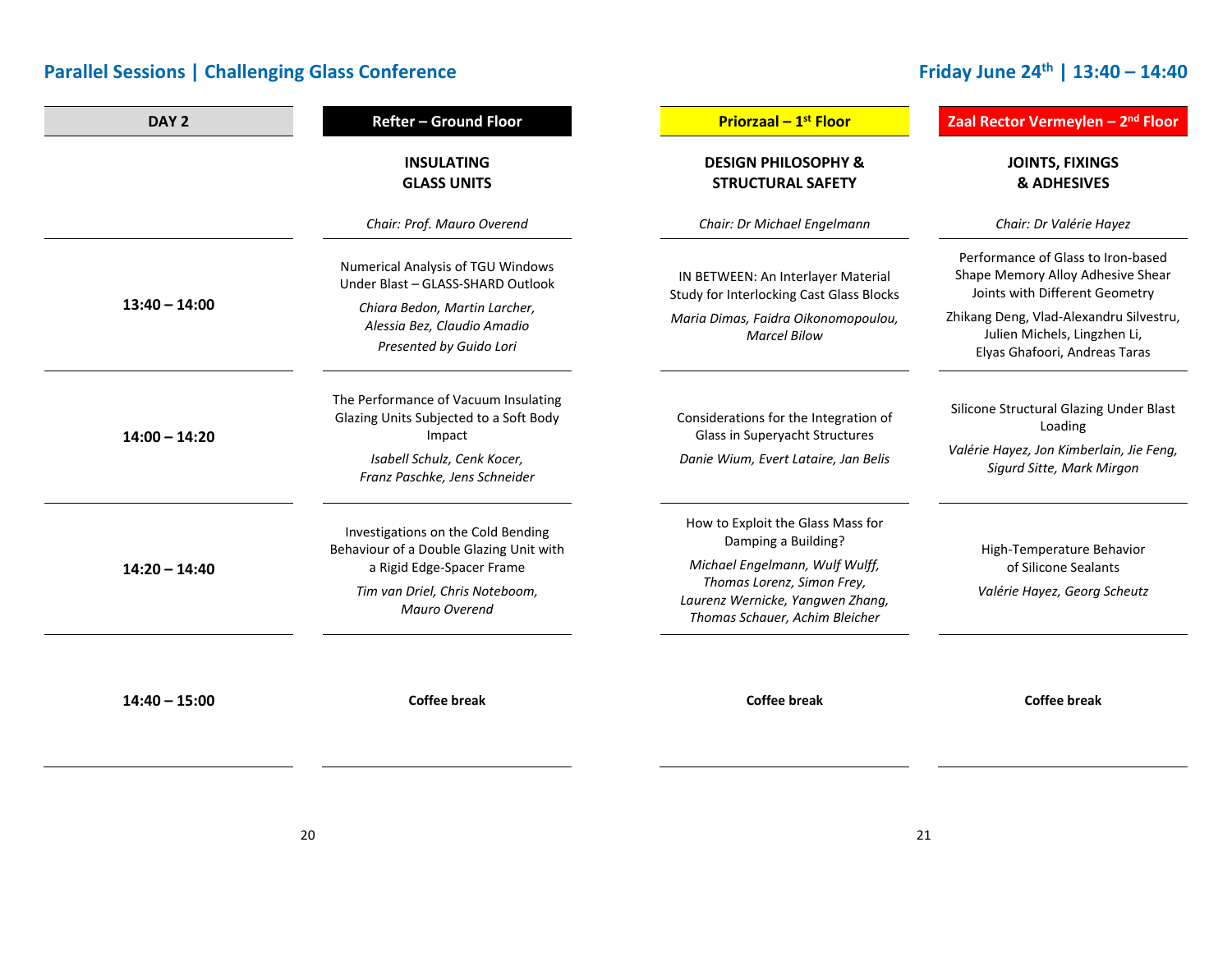### **Plenary Session | Challenging Glass Conference**

| DAY <sub>2</sub> | <b>Refter - Ground Floor</b>                                                                                                |
|------------------|-----------------------------------------------------------------------------------------------------------------------------|
|                  | <b>KEYNOTE PRESENTATIONS</b>                                                                                                |
|                  | Chairs: Belis, Bos & Louter                                                                                                 |
| $15:00 - 15:45$  | On the way to a Eurocode: The new<br>CEN/TS 19100 - Design of Glass<br><b>Structures</b>                                    |
|                  | Prof. Markus Feldmann                                                                                                       |
|                  | <b>RWTH Aachen</b>                                                                                                          |
| $15:45 - 16:30$  | Design & Build challenges<br>in load bearing glass projects<br><b>Robert Capel</b><br>&<br><b>Iris Rombouts</b><br>Octatube |
|                  |                                                                                                                             |
| $16:30 - 16:45$  | Closing words                                                                                                               |
|                  | Jan Belis, Freek Bos, Christian Louter                                                                                      |
|                  | UGent, TU Eindhoven, TU Delft                                                                                               |
| $16:45 - 17:30$  | <b>Drinks</b>                                                                                                               |
| 21:00            | Social gathering (at own expenses)                                                                                          |
|                  | Waterhuis aan de Bierkant                                                                                                   |
|                  | Schuddevisstraatje, Gent                                                                                                    |

### **Keynote Speakers Friday June 24th | 15:00 – 16:45**



**Prof. Markus Feldmann**RWTH Aachen Aachen, Germany

Markus Feldmann is Professor and Chair at the Institute of Steel and Construction at RWTH Aachen. He is also the chair of the Eurocode CEN/TC 250/SC 11 committee on the Design of Glass Structures.



**Robert Capel** Octatube

Delft, The Netherlands

In the role of sales lead, Robert Capel is involved in many early stage design work at Octatube. During his 15 years of professional experience he grew his design & build enthusiasm and enjoys to dissect engineering challenges to build special envelopes and structures.



**Iris Rombouts**

Octatube

Delft, The Netherlands

Iris Rombouts has 7 years of experience as <sup>a</sup> structural engineer and projectmanager at Octatube. She's passionate about complex glass and steel structures and always in for new design challenges. Most recent projects she has worked on are the C30 gridshell roof over the Shell monumental courtyard, the Tropical fruit warehouse standing façade with hanging glass fins and the spectacular fully glued façade of PC Hooftstraat.